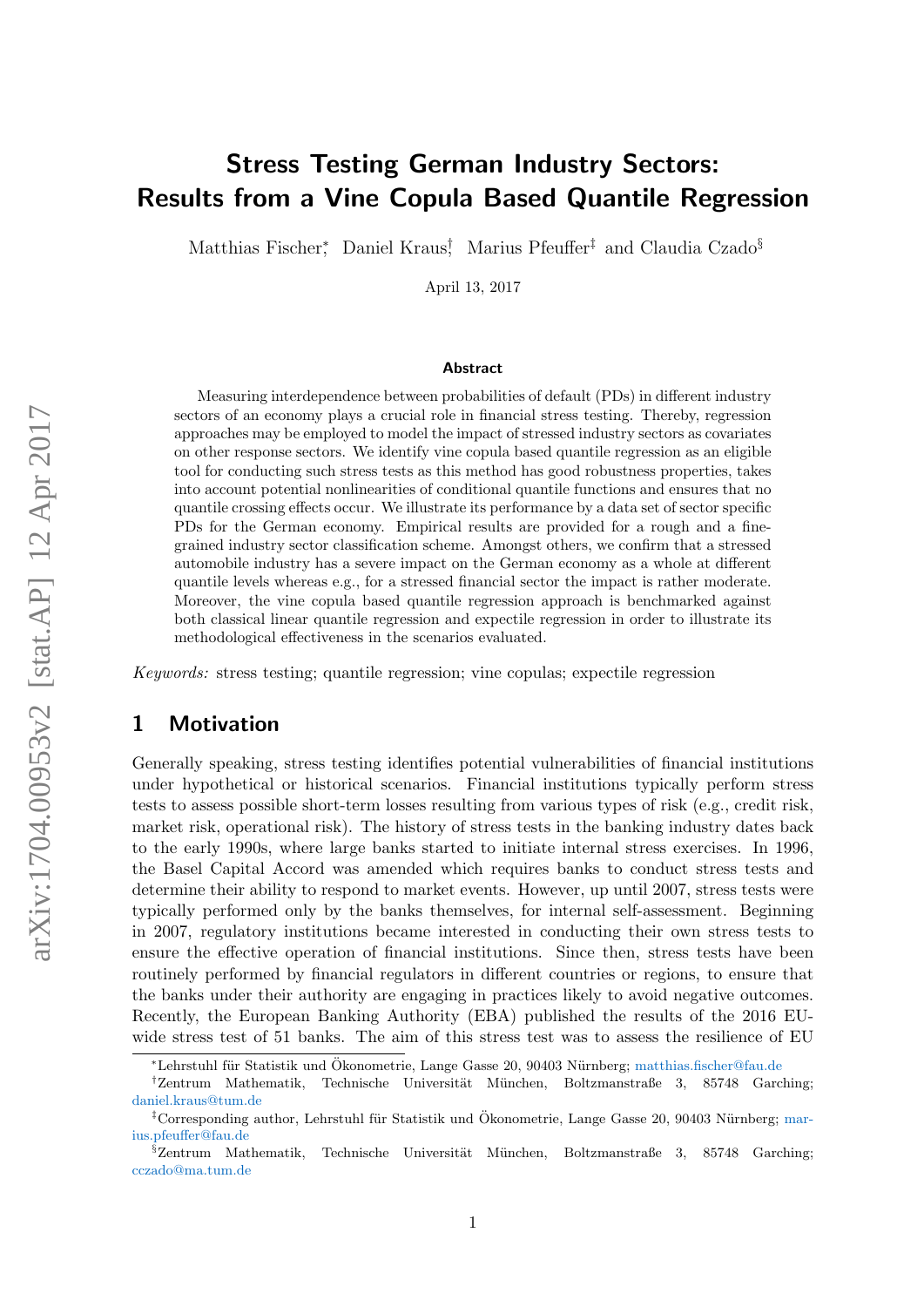banks to adverse economic developments. Similarly, the Federal Reserve Board currently published the scenarios to be used by banks and supervisors for the 2017 Comprehensive Capital Analysis and Review (CCAR) and Dodd-Frank Act stress test exercises. The focus within this work is on stress testing credit risk and losses associated therewith. Typically, the loans portfolios of the banking sector consist of financial obligations to counterparties from different business lines. Hence, the key source of credit risk in that portfolio is that a counterparty may default, which would result in losses for the bank. Secondly, one has to be aware of (industry/country) sector risk which means that multiple clients within an industry sector default because of structural weaknesses within this sector. Finally, even counterparties from different sectors may tend to default together in economic downturns, e.g., if only one (industry/country) sector enters a crisis and these sectors are highly correlated with the other. In all cases, the primary interest lies in the explanation (in a first step) and the initiation of stress (in a second step) of the counterparties probability of default (PD).

In this context, quantile regression  $(QR)$  is an increasingly important empirical tool in economics and other sciences for analyzing the impact a set of regressors (e.g., macro-economic variables) has on the conditional distribution of an outcome (here: PD). Extremal QR, or QR applied to the tails, is also very helpful in the context of stress testing. The quantile regression method is used to estimate parameters in accordance with the distribution of a dependent variable. One could use high quantile values of these distributions such as the 95th percentile value for a period in which large stresses occur. For a period in which no stresses are exerted on the economy, normal parameters estimated by the least square method might come to application.

Extremal QR was applied by [Koenker and Xiao \(2002\),](#page-10-0) [Schechtman and Gaglianone](#page-11-0) [\(2012\),](#page-11-0) [Covas et al. \(2014\)](#page-10-1) and [Ong \(2014\)](#page-11-1) within a macro-credit risk link context, i.e., connecting PDs and macro-economic variables. In contrast to these studies, we apply extremal QR to investigate how crises (in the sense of higher PDs) in industry sectors are connected to other industry sectors. Above that, we circumvent the disadvantages of classical QR, namely the occurrence of so-called quantile-crossings and apply D-vine copula based quantile regression as recently advocated by [Kraus and Czado \(2017a\),](#page-10-2) instead. Against this background, the outline of this work is as follows: [Section 2](#page-1-0) briefly reviews D-vines and D-vine copula based regression. [Section 3](#page-3-0) is dedicated to the empirical study which relies on (averaged) default probabilities of 9 different German industry sectors and selected subgroups. After a brief description of the underlying data set, the data transformation to the copula scale and the resulting data structure is discussed. A D-vine based copula regression is performed and highlights are presented. Finally, we illustrate its superiority to alternative approaches such as traditional quantile regression and expectile regression. [Section 4](#page-8-0) concludes.

# <span id="page-1-0"></span>2 A short review on D-vines and D-vine copula based quantile regression

Copulas are important and useful tools to model the dependence between financial variables. They allow separate considerations of marginal distributions and dependencies due to Sklar's Theorem [\(Sklar, 1959\)](#page-11-2), which states that the joint distribution  $F$  of a continuous random vector  $\mathbf{X} = (X_1, \ldots, X_d)$  can be expressed in terms of its marginal distributions  $F_i$ , j =  $1, \ldots, d$ , and its unique copula  $C : [0, 1]^d \to [0, 1]$  through the relationship

$$
F(x_1,\ldots,x_d)=C(F_1(x_1),\ldots,F_d(x_d)).
$$

This facilitates flexible modeling of multivariate distributions, since the marginals and the dependence function can be modeled separately. Another consequence of Sklar's Theorem is that, as long as the interest lies in the dependence between random variables, one can consider the probability integral transformed random variables  $U_j = F_j(X_j)$ ,  $j = 1, \ldots, d$ ,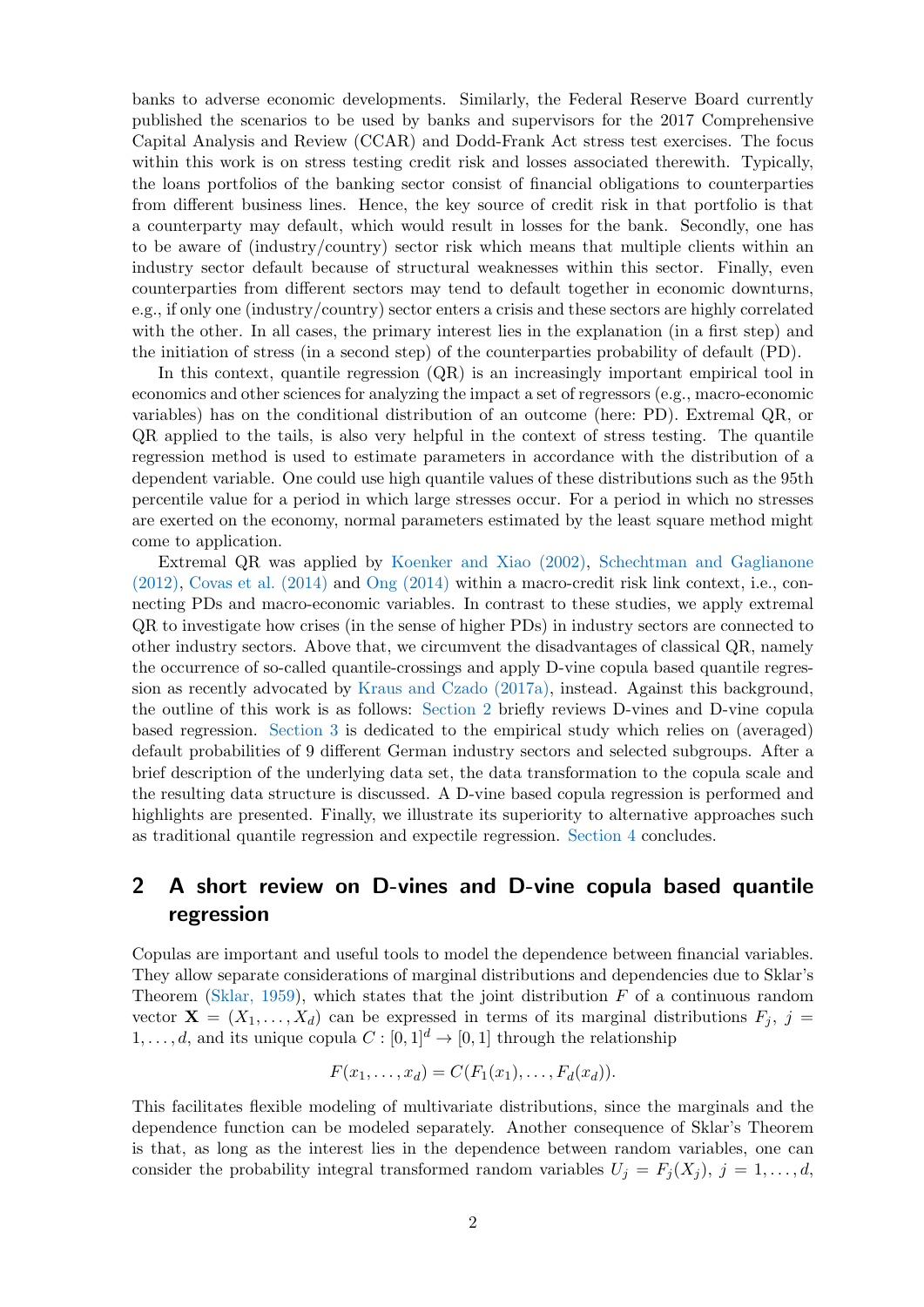which are uniformly distributed. We say that these variables and their realizations are on the copula scale. Thorough introductions to copulas are given in [Joe \(1997\)](#page-10-3) and [Nelsen \(2006\).](#page-11-3) In high dimensions many parametric copula models lack flexibility. For example, the exchangeable Archimedean copulas only have one or two dependence parameters and elliptical copulas always exhibit symmetric dependencies in the tails. Vine copulas overcome these shortcomings by breaking down the modeling of a multivariate copula to the fitting of several bivariate copulas [\(Bedford and Cooke, 2002;](#page-10-4) [Aas et al., 2009;](#page-10-5) [Fischer et al., 2009\)](#page-10-6). E.g., in three dimensions a vine copula density decomposition is given by

<span id="page-2-0"></span>
$$
c(u_1, u_2, u_3) = c_{12}(u_1, u_2) c_{23}(u_2, u_3) c_{13;2} (C_{1|2}(u_1|u_2), C_{3|2}(u_3|u_2); u_2), \qquad (2.1)
$$

where the three pair-copulas  $c_{12}$ ,  $c_{23}$  and  $c_{13;2}$  can be modeled separately, each with its own parametric copula family and dependence parameter(s). The arguments of the conditional copula  $c_{13;2}$ , namely  $C_{1|2}(u_1|u_2)$  and  $C_{3|2}(u_3|u_2)$ , are obtained by taking derivatives, i.e.,  $C_{j|2}(u_j|u_2) = \partial/\partial u_j C_{j2}(u_j, u_2)$ ,  $j = 1, 3$ . Note that choosing only bivariate Gaussian copulas in the decomposition always results in a multivariate Gaussian copula. Thus, vine copulas can be seen as a generalization of Gaussian copulas.

To conduct statistical inference it is usually assumed that the conditional copula  $c_{13;2}$  does not depend on  $u_2$ , i.e.,  $c_{13;2}(\cdot, \cdot; u_2) \equiv c_{13;2}(\cdot, \cdot)$ . This so-called simplifying assumption has been inspected by many researchers (see e.g., Stöber et al., 2013; [Spanhel and Kurz, 2015;](#page-11-5) [Killiches et al., 2017\)](#page-10-7). While there exist cases where it is a model restriction, empirical studies show that the assumption is not a severe restriction for financial data sets [\(Kraus and Czado,](#page-10-8) [2017b\)](#page-10-8).

A special subclass of vine copulas that we will use to model the dependence between default probabilities of German industry sectors are D-vine copulas. The decomposition of a ddimensional simplified D-vine copula density can be seen as a generalization of [Equation \(2.1\)](#page-2-0) and is given by

$$
c(u_1, \ldots, u_d) = \prod_{i=1}^{d-1} \prod_{j=i+1}^d c_{ij;i+1,\ldots,j-1} (C_{i|i+1,\ldots,j-1} (u_i | u_{i+1}, \ldots, u_{j-1}),
$$
  

$$
C_{j|i+1,\ldots,j-1} (u_j | u_{i+1}, \ldots, u_{j-1})).
$$
 (2.2)

Thus, modeling a d-dimensional D-vine copula consists of fitting  $d(d-1)/2$  bivariate parametric copulas, so-called pair-copulas. The arguments of the pair-copulas are obtained from a recursive formula given in [Joe \(1997\)](#page-10-3) using the specified pair-copulas.

For the purpose of stress testing we are interested in estimating conditional quantiles  $q_{\alpha}$  of a response variable  $V = F_Y(Y)$  conditioned on predictor variables  $U_1 = F_1(X_1), \ldots, U_d =$  $F_d(X_d)$ :

$$
q_{\alpha}(u_1, \ldots, u_d) := C_{V|U_1, \ldots, U_d}^{-1}(\alpha|u_1, \ldots, u_d)
$$
\n(2.3)

Given a fully specified D-vine copula with response  $V$  as first variable, the conditional copula quantile function  $C_{V|l}^{-1}$  $V | U_1,...,U_d}(\alpha | u_1,...,u_d)$  can be analytically expressed only using the paircopulas of the D-vine (see [Kraus and Czado, 2017a\)](#page-10-2).

The only question remaining is how to fit the D-vine to given copula data, such that predictions of its conditional quantile functions are optimal. [Kraus and Czado \(2017a\)](#page-10-2) propose an algorithm, which sequentially adds covariates to the D-vine that improve the model fit (measured in terms of the log-likelihood of the conditional density  $c_{V|U_1,...,U_d}(v|u_1,...,u_d)$ ) the most. This is done until none of the remaining covariates is able to improve the model fit. Thus, the algorithm facilitates an automatic forward covariate selection. The authors further demonstrate that D-vine copula based quantile regression outperforms traditional quantile regression methods established in the literature regarding prediction accuracy.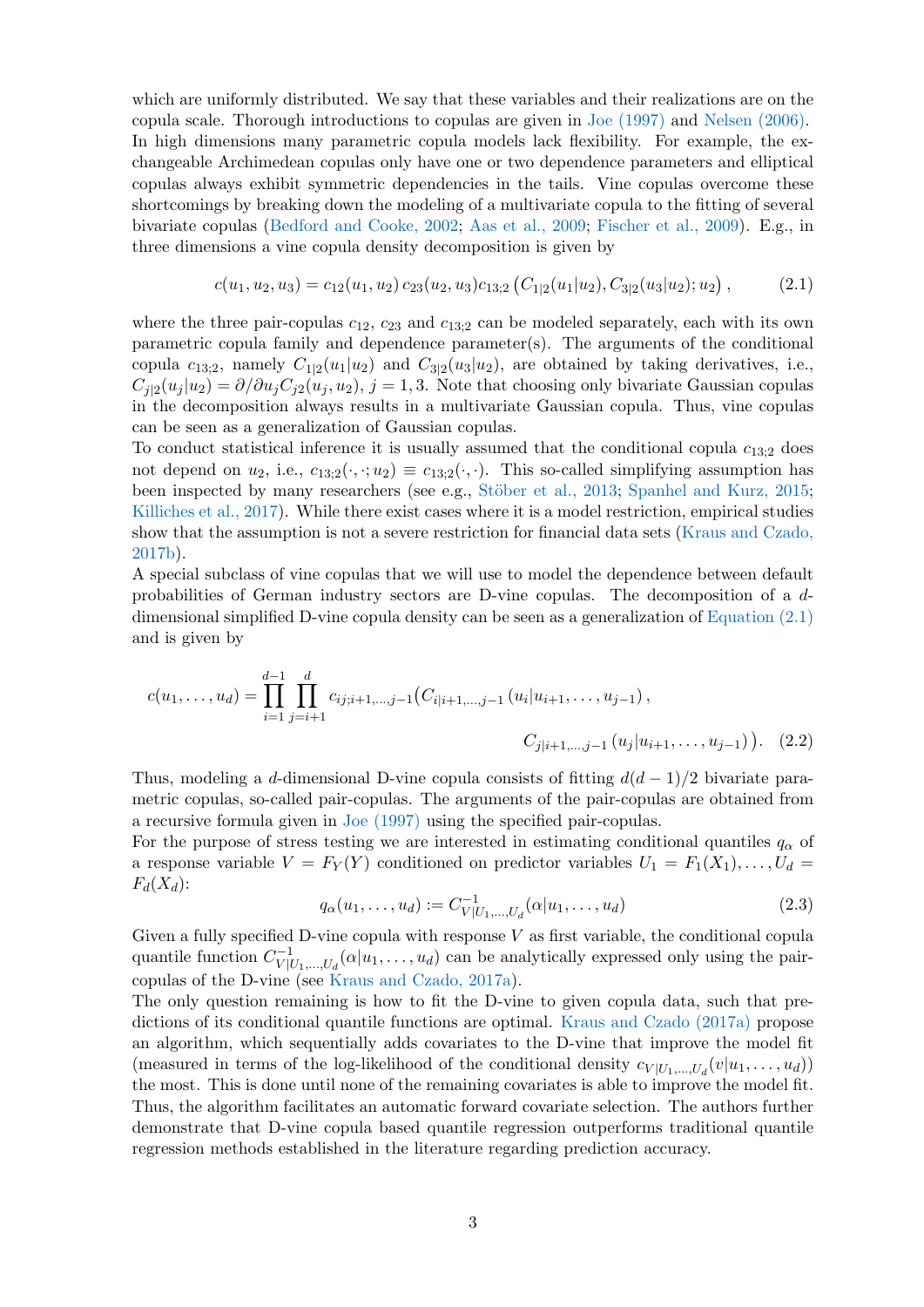# <span id="page-3-0"></span>3 Data description and empirical results

### 3.1 Original data set

For parameter estimation, a data pool with German exchange traded corporates is used. Based on a standard Merton model (see [Merton, 1974\)](#page-10-9), the original time series consist of one-year PDs between May 2007 and September 2016. The PDs which are available monthly over the time horizon and on company level are averaged on sector level, using a market-based classification scheme, similar to the GICS and ICB systems with 9 industry sectors (Basic Materials, Communications, Cyclical Consumer Goods & Services, Non-cyclical Consumer Goods & Services, Energy, Financials, Industrials, Technology, Utilities) and several industry groups for a finer classification scheme. More precisely, PDs within a Merton setting estimate the probability that a firm will default over a specified period of time (here: one year). As usually, "default" is defined as failure to make scheduled principal or interest payments. In the Merton setting, a firm defaults when the market value of its assets falls below its liabilities payable. Hence, the relevant drivers are the current market value of the firm, the level of the firms obligations and the vulnerability/sensitivity of the market value to large changes. Exemplarily, [Figure 1](#page-3-1) illustrates the PD history for Financials with significant peaks caused by the last financial crisis from 2007 to 2008.

<span id="page-3-1"></span>

Figure 1: Exemplary plot of the mean probability of default in the industry sector Financials.

## 3.2 Time dependencies and transformation to copula scale

We consider the monthly differences of the aggregated sector PDs on a rough as well as on a more detailed level. The differenced data series are stationary and do not exhibit any autocorrelation or volatility clustering. Therefore, no ARMA-GARCH models are necessary to account for time dependencies.

Next, we transform the differenced (aggregated) data to the copula scale by applying the probability integral transform using the empirical cumulative distribution function as marginal distribution functions. The corresponding contour plots and Kendall's  $\tau$  values are displayed in [Figure 2.](#page-4-0)

The dependencies are weak to medium and mostly positive, at first glance. The Industrials sector seems to have the strongest interdependencies with the other ones. The empirical copula density contours suggest that the dependencies are quite asymmetric, such that Gaussian copulas or elliptical copulas in general would not provide reasonable fits. Some pairs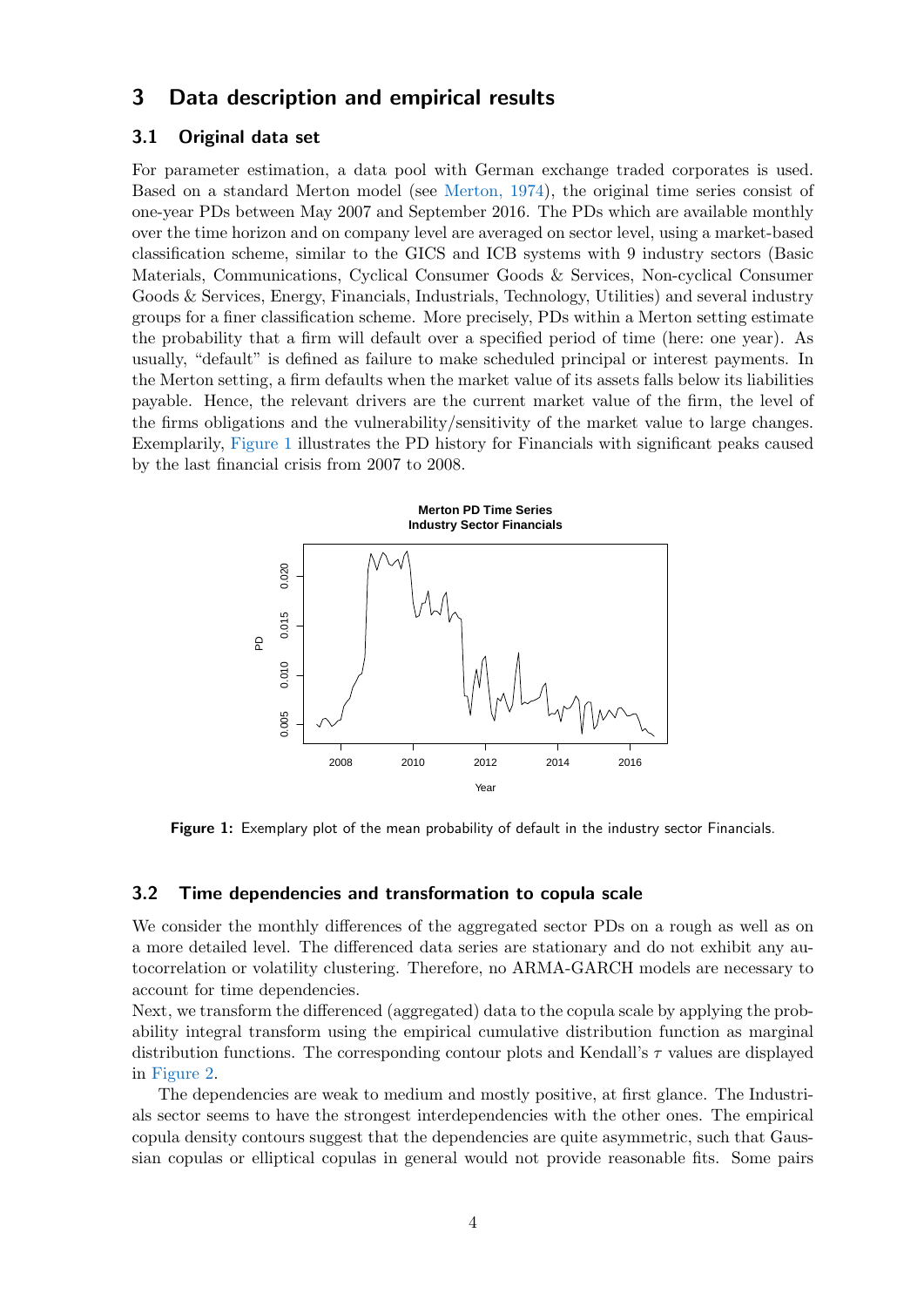<span id="page-4-0"></span>

| Basic.Mat. |           |           |             |        |            |             |            |                  |
|------------|-----------|-----------|-------------|--------|------------|-------------|------------|------------------|
|            | 0.16      |           | $0.18$ 0.19 | 0.14   | 0.20       | 0.25        | 0.21       | 0.14             |
|            |           |           |             |        |            |             |            |                  |
|            | Communic. |           |             |        |            |             |            |                  |
|            |           | 0.15      | 0.20        | 0.097  | 0.075      | 0.28        | 0.17       | 0.055            |
|            |           | Cons.Cyc. |             |        |            |             |            |                  |
|            |           |           | 0.14        | 0.055  | 0.19       | 0.24        | 0.14       | 0.16             |
|            |           |           | Cons.Non.C. |        |            |             |            |                  |
|            |           |           |             | 0.059  | 0.083      | 0.12        | 0.22       | 0.00064          |
|            |           |           |             | Energy |            |             |            |                  |
|            |           |           |             |        | $-0.029$   | 0.12        | 0.15       | 0.067            |
|            |           |           |             |        |            |             |            |                  |
|            |           |           |             |        | Financials |             |            |                  |
|            |           |           |             |        |            | 0.18        | $-0.0016$  | 0.20             |
|            |           |           |             |        |            | Industrials |            |                  |
|            |           |           |             |        |            |             | 0.19       | 0.27             |
|            |           |           |             |        |            |             |            |                  |
|            |           |           |             |        |            |             | Technology |                  |
|            |           |           |             |        |            |             |            | 0.13             |
|            |           |           |             |        |            |             |            | <b>Utilities</b> |
|            |           |           |             |        |            |             |            |                  |
|            |           |           |             |        |            |             |            |                  |

Figure 2: Upper triangular matrix: scatter plots and Kendall's  $\tau$  values between pairs of aggregated sectors.

Lower triangular matrix: empirical contour plots of copula densities of pairs of aggregated sectors. Diagonal: histograms of marginals.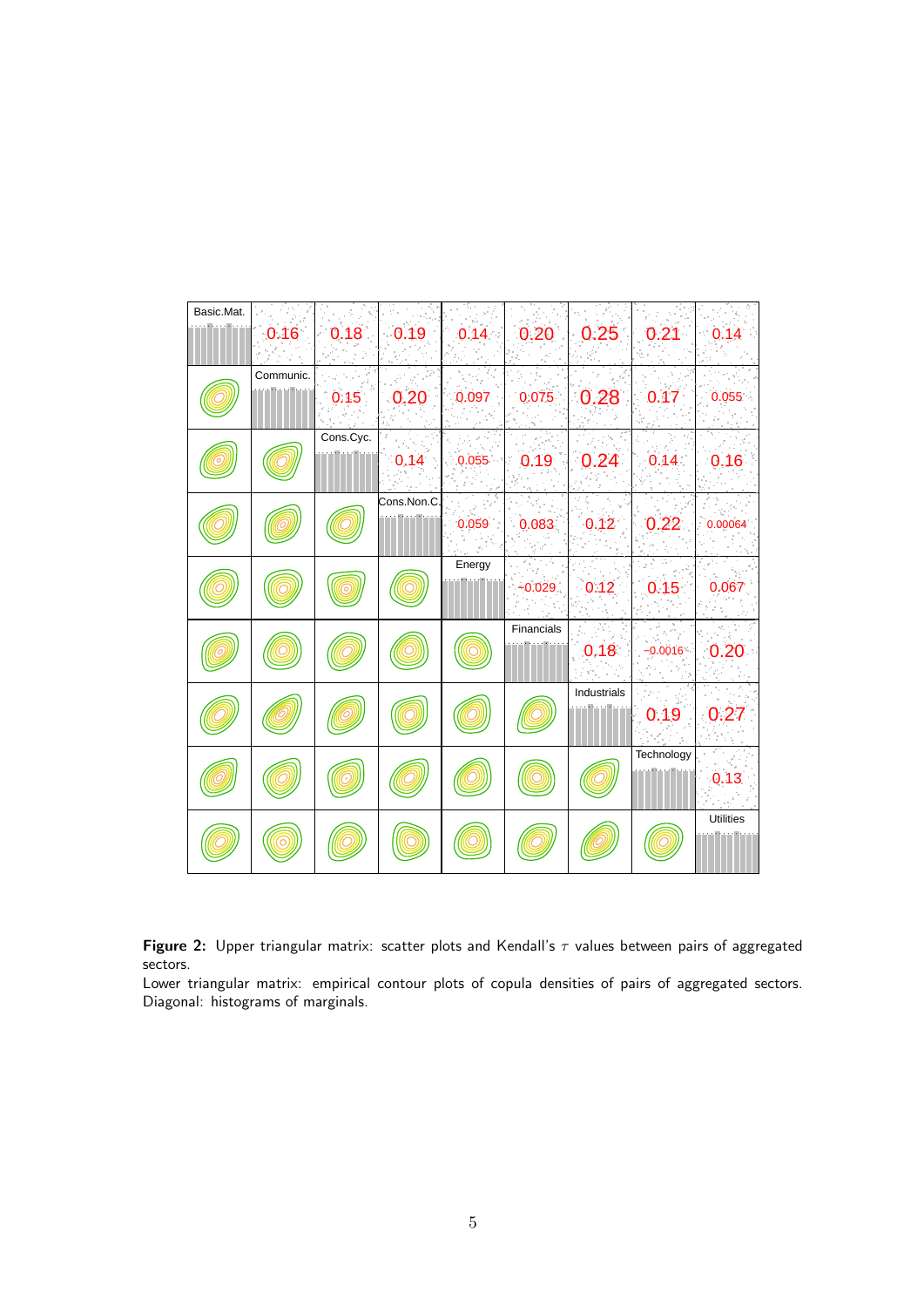seem to exhibit tail dependence (e.g., Industrials and Technology). The histograms of the marginals displayed on the diagonal naturally are flat after transforming the observations with their empirical distribution function.

#### 3.3 Selected results of the D-vine copula based quantile regression

We perform stress tests similar to the ones described in [Kraus and Czado \(2017a\).](#page-10-2) Large values (i.e., close to 1) of the variables on the copula scale correspond to large differences in the sector PDs. Therefore, inducing stress on an industry sector will be treated as setting the value of the respective industry sector covariate to a predetermined quantile level  $\kappa \in (0,1)$ , usually  $\kappa \in \{0.95, 0.99\}$ . Then we use D-vine quantile regression to examine the effect of the stressed companies (covariates) on the other companies (responses). The predicted quantile will give information on how strongly the response companies are affected by the stress scenario. E.g., large deviations of the conditional predicted mean from the unconditional median of 0.5 imply strong effects of the stress scenario.

# <span id="page-5-0"></span>3.3.1 Results for stressing at 95% and 99% on aggregated data

At first we present the results on the aggregated data, stressing one sector at stress levels  $\alpha = 0.95$  (black) and  $\alpha = 0.99$  (gray). For reasons of brevity, our focus lies on the sectors Basic Materials (upper left panel of [Figure 3\)](#page-6-0), Cyclical Consumer Goods (upper right panel of [Figure 3\)](#page-6-0), Financials (lower left panel of [Figure 3\)](#page-6-0) and Industrials (lower right panel of [Figure 3\)](#page-6-0).

As expected, the effect on the conditional quantile functions strongly depends on the specific (stressed) sector and - to some minor extent - on the concrete stress level.

Across all sectors under consideration, Energy seems to be quite resistant against local sector crises. The same holds for the Utilities sector if we restrict ourselves to crises arising from Basic Materials and Cyclical Consumer Goods. On the other hand, sector crises arising from Basic Materials and Cyclical Consumer Goods spread over to most of the other sectors beside the Utilities sector. This does not hold for Financials and Industrials. In particular, stressing the sector Financials mainly affects the sector Cyclical Consumer Goods and Utilities. Above that, a simulated crisis in the Industrial sector has a significant impact on the segments Basic Materials, Communications, Cyclical Consumer Goods and Technology.

#### 3.3.2 Selected scenarios on detailed level

Next, we focus on an industry classification scheme consisting of 55 sub-sectors in order to perform stress tests and analyze stress effects on a more granular scale. For instance, specific sub-sectors can now be isolated in order to check which of the other sub-sectors are affected and how strong these effects can be expected. However, it should be mentioned that the number of companies which are used to calculate averaged (sub-)sector PDs decreases with increasing granularity which also implies decreasing statistical precision of the estimators. As before, we consider the probability integral transforms of the differenced time series data.

Again, we restrict ourselves to two arbitrarily selected industry sectors out of the four sectors discussed above: Basic Materials and the Automobile Industry.

Generally, the Basic Materials sector is a category that accounts for companies involved with the discovery, development and processing of raw materials. The sector includes the mining and refining of metals (iron and steels), chemical producers and forestry products. As known from the theory, the Basic Materials sector is sensitive to changes in the business cycle. Similar to the proceeding in [3.3.1,](#page-5-0) we do not vary the stress impulse within the subsectors of Basic Materials keeping it constant at 95% and hence solely focus on the impact on other sub-sectors. In this case, a more granular insight is gained. For instance, the overall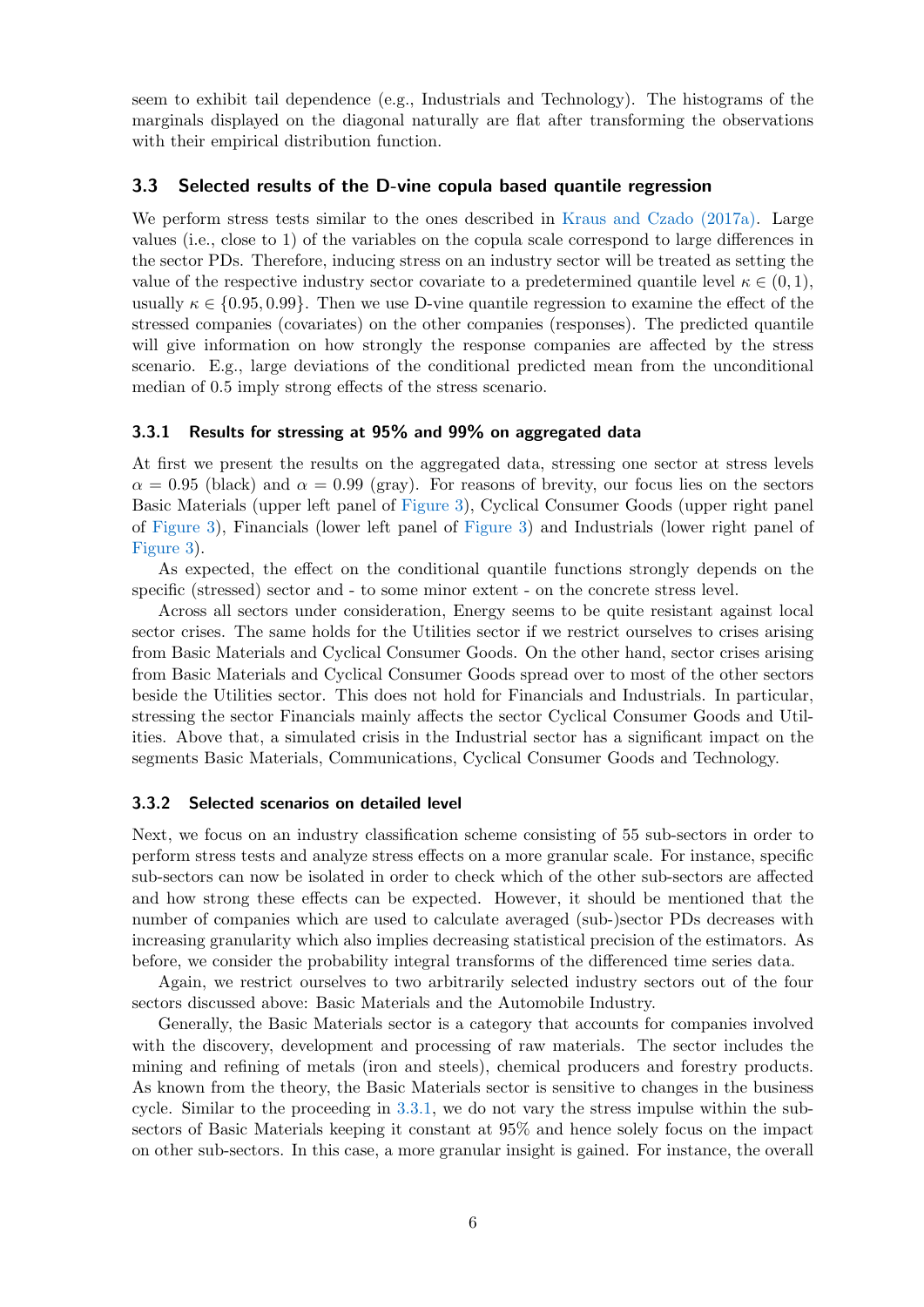<span id="page-6-0"></span>

Figure 3: Stress testing results for selected industry sectors. In each plot, the sector written in bold italics is stressed at levels 95% (black) and 99% (gray). The brackets indicate the 95% prediction interval.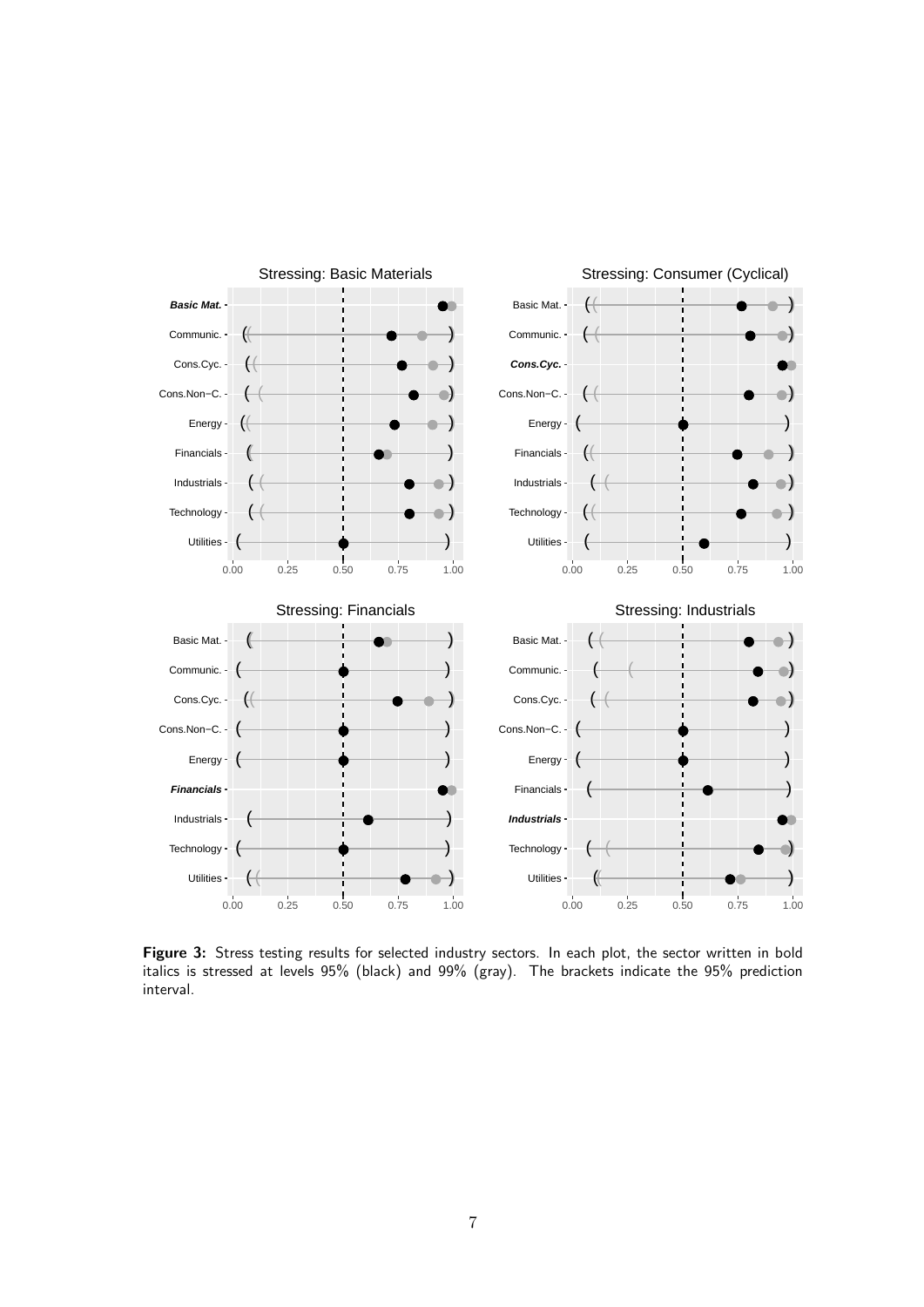impact on Communications was observed on a medium level. On a more granular level and with reference to the left panel of [Figure 4,](#page-7-0) the sub-sector Advertising turns out to be stress resistant.

<span id="page-7-0"></span>

Figure 4: Results of stressing the sub-sectors Basic Materials (left) and the Automobile Industry (right). The bold italic sub-sectors are stressed at level 95%.

Alternatively, the initial stress may start from a single sub-sector. This effect is exemplarily illustrated in the right panel of [Figure 4,](#page-7-0) where we refined the previously conducted general scenarios of Cyclical Consumer Goods and Industrials of [3.3.1](#page-5-0) by only inducing stress on the sector Automobile Industry represented by the sub-sectors Auto Manufacturers, Auto Parts & Equipment, and several sub-sectors of the Industrials sector (see the sub-sectors written in bold and italics in the right panel of [Figure 4\)](#page-7-0). The Automobile Industry is probably one of the most important German industry sectors. In 2014, for instance, three of the four biggest German companies (ordered by sales volume) were producing automobiles (Volkswagen AG, Daimler and BMW). Against the current economic and political background, short-term or medium-term turmoils might result from the upcoming new American protectionism related to the discussions on the introduction of possible trade barriers imposed by the newly elected US government, but also if we consider the innovative processes and services related to electric mobility or the increasing interconnection between IT technology and car construction. As expected, we observe that this stress scenario has a severe impact on the entire German economy. 28 out of the remaining 43 sub-sectors exhibit a predicted conditional median greater than 75%, 12 sub-sectors are strongly affected with conditional medians greater than 90% and 7 (Iron and Steel, Airlines, Agriculture, Banks, Insurance, REITS and Software) even exceed the stress level of 95%.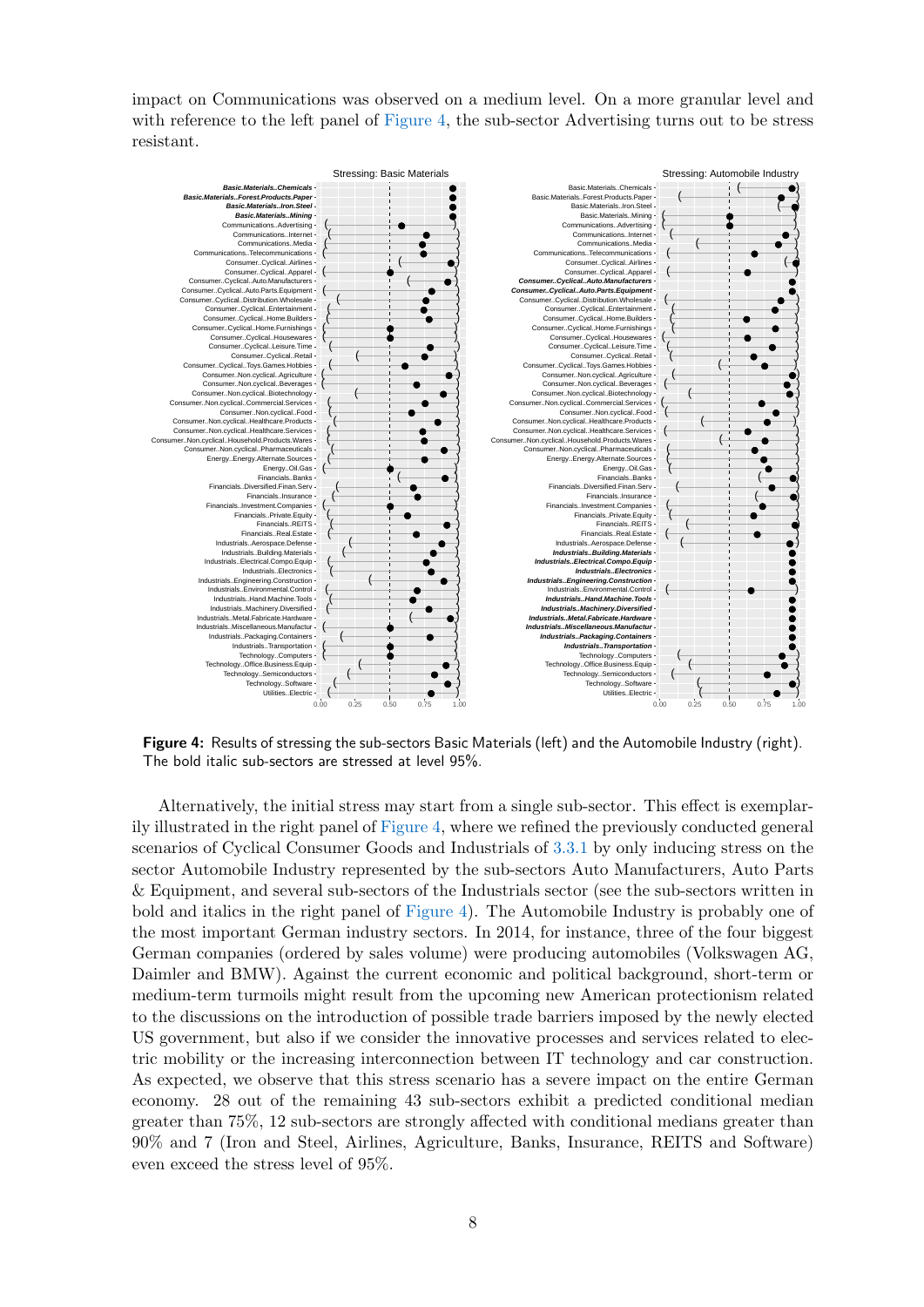Despite looking at response industry sectors and covariates simultaneously, we also examined the impact of lagged covariates. However, these turned out to not have a relevant influence on the response industry sectors, neither as single covariates nor in combination with non-lagged variables. This might be due to the fact that the sector PDs are derived from equity data and financial markets anticipate future depreciations in current stock prices.

#### 3.4 Results from alternative approaches

In order to motivate the use of copula based quantile regression, we would like to point out some results from alternative approaches. Conditional quantiles

$$
\arg\min_{q_{i,\alpha}} \sum_{i=1}^n ((1-\alpha)I(y_i < q_{i,\alpha}) + \alpha I(y_i \ge q_{i,\alpha}))|y_i - q_{i,\alpha}|
$$

can also be linearly modeled by traditional quantile regression, see e.g., [Koenker \(2006\)](#page-10-10) and for an example [Figure 5](#page-9-0) where the method is applied to the differenced time series of response sector Utilities and the covariate Financials. However, as the conditional quantiles at different levels  $\alpha_1$  and  $\alpha_2$  are estimated independently it can occur that for given covariate realizations and levels  $\alpha_1 < \alpha_2$ ,  $q_{\alpha_1}$  can have a larger value than  $q_{\alpha_2}$ , an effect known as quantile crossing. Whereas different approaches have already been proposed to combat quantile crossing, see e.g., [He \(1997\),](#page-10-11) [Dette and Volgushev \(2008\)](#page-10-12) or [Bondell et al. \(2010\),](#page-10-13) the novel D-vine copula based quantile regression of [Kraus and Czado \(2017a\)](#page-10-2) also ensures that this effect is prevented.

Expectile regression might be an alternative to quantile regression and has gained increasing attention in the recent literature, see e.g., [Waltrup et al. \(2015\).](#page-11-6) Based on replacing the L1 weighting scheme for conditional quantiles by an L2 metric, expectiles

$$
\arg\min_{e_{i,\alpha}} \sum_{i=1}^n ((1-\alpha)I(y_i < e_{i,\alpha}) + \alpha I(y_i \geq e_{i,\alpha}))(y_i - e_{i,\alpha})^2
$$

can be bijectively linked to conditional quantiles and also uniquely determine a distribution function. Same as for quantile regression, expectile regression can lead to crossing of estimated curves, see the middle panel of [Figure 5.](#page-9-0) Even though this problem is in practice less likely for expectile regression than for quantile regression, see e.g., [Schnabel \(2011\),](#page-11-7) similar methods as for regularizing traditional quantile regression can be applied to prevent this effect. Although expectile regression implies some advantages such as computational efficiency, it still bears the problem of weak interpretability. Except for the 50% expectile which can be interpreted as a mean parameter, all other expectiles do not follow an intuitive interpretation in contrast to quantiles. As a consequence, modeling the 50% expectile is equivalent to applying a traditional linear model.

Due to the intuitive interpretability of quantiles and the robustness of the median, we favor quantile regression over expectile regression in this work. Moreover, following the criticism in [Bernard and Czado \(2015\)](#page-10-14) that conditional quantiles are only linear given very strong assumptions on the underlying copula of the response and covariate variables as well as the quantile crossing problem, we identify the D-vine copula based quantile regression approach as a suitable method for our stress test, see the lower panel of [Figure 5.](#page-9-0)

# <span id="page-8-0"></span>4 Summary and Outlook

This work evaluates the mutual impact of industry sector specific stress in the German economy using D-vine copula based quantile regression. Concerning simultaneous consideration of covariate and response variables, we illustrate the impact of sector stress arising from Basic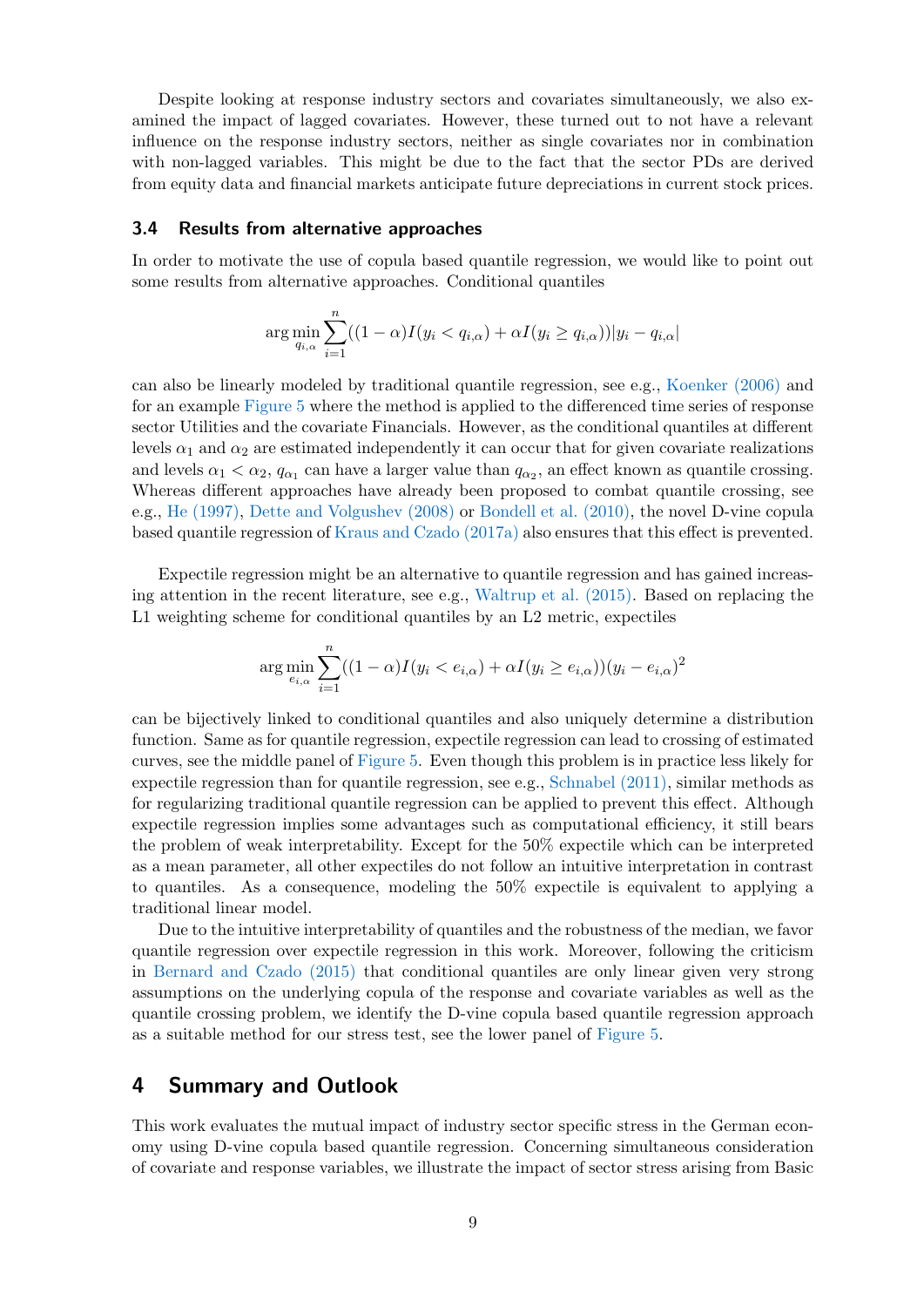

<span id="page-9-0"></span>

0.50 ●  $0.01$ 0.25/0.75 −0.02 −0.01 0.00 0.01 ● ● u. 0.10/0.90 ● ● ● 0.05/0.95 ● ● ● ● 0.00 ● ● ● ● ● ●● ● ● ● ● ●● ●● ● ● ● ● ●● ● ● ●● ● ● ● ● ● ●● ●● ● ●● ●● ● ● ● ● ● ● Utilities ● ●  $\frac{1}{20}$ ●  $\bullet_{\sf c}$ ● ● ● ৻ ● ● ● ● ● ● ●  $-0.01$ ●  $-0.02$ ● −0.005 0.000 0.005 Financials

**Expectile Regression**





Figure 5: Estimated curves of regressing the differenced PDs of Utilities against the different PDs of Financial using linear quantile regression (upper panel), expectile regression (middle panel) and D-vine copula based quantile regression (lower panel) for different levels of  $\alpha$ .

10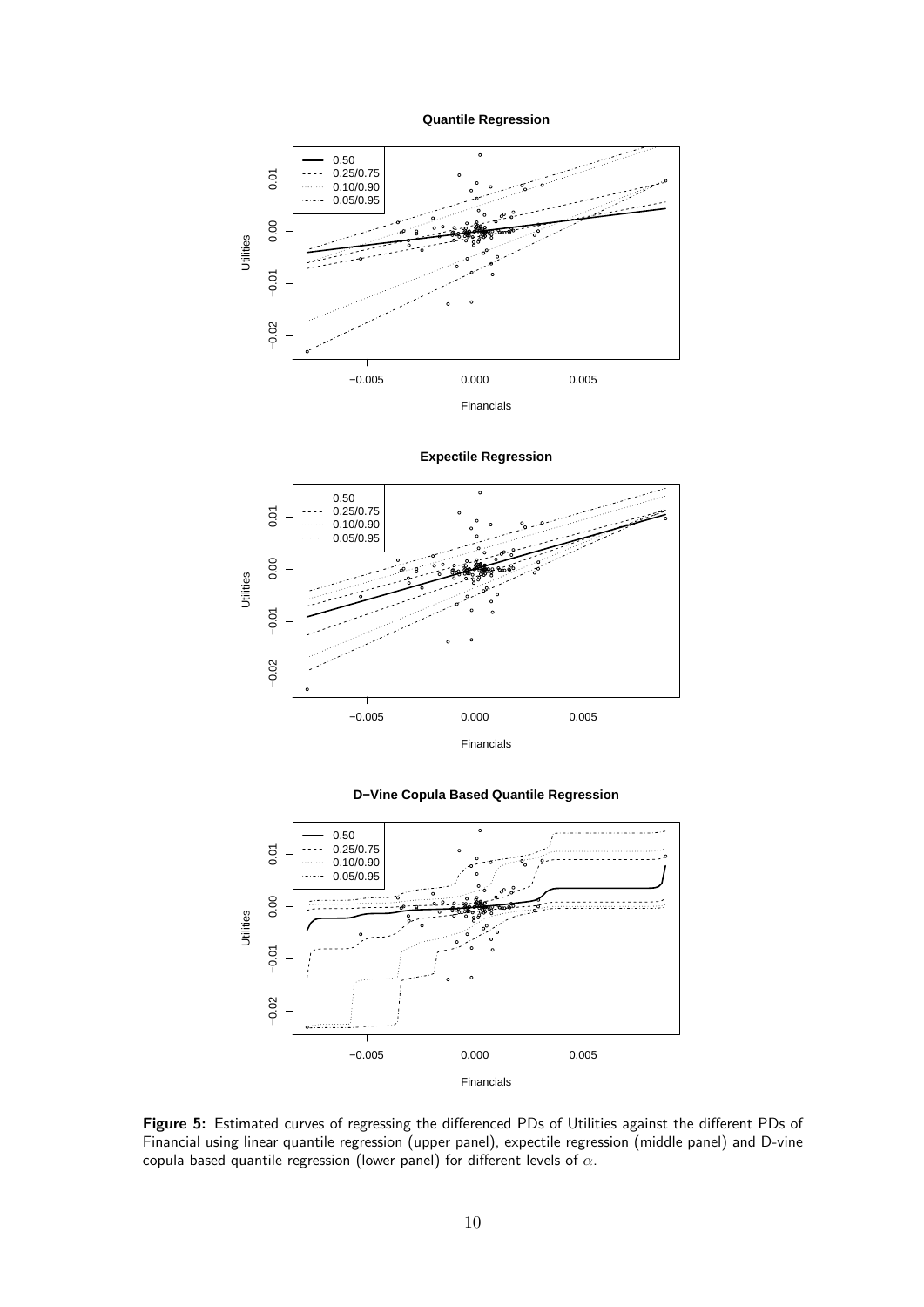Materials, Cyclical Consumer Goods or Industrials on the other industry segments. Above that, our analyses confirm that the Automobile sector strongly influences the whole economy. We also identify that a stressed Financials sector has only moderate influence on the other German industry. Similarly, lagged covariate segments exhibit only minor impact on their response sectors as well. We identify D-vine copula based quantile regression as a preferable method for conducting industry sector stress tests as it accounts for the nonlinearity properties of conditional quantiles and prevents quantile crossing effects. Moreover, in contrast to modeling conditional expectiles, conditional quantiles allow for an intuitive interpretation and have better robustness properties.

# References

- <span id="page-10-5"></span>Aas, K., Czado, C., Frigessi, A., and Bakken, H. (2009). Pair-copula constructions of multiple dependence. Insurance, Mathematics and Economics, 44:182–198.
- <span id="page-10-4"></span>Bedford, T. and Cooke, R. M. (2002). Vines: A new graphical model for dependent random variables. Annals of Statistics, 30:1031–1068.
- <span id="page-10-14"></span>Bernard, C. and Czado, C. (2015). Conditional quantiles and tail dependence. Journal of Multivariate Analysis, 138:104–126.
- <span id="page-10-13"></span>Bondell, H. D., Reich, B. J., and Wang, H. (2010). Noncrossing quantile regression curve estimation. Biometrika, 97(4):825–838.
- <span id="page-10-1"></span>Covas, F. B., Rump, B., and Zakrajšek, E. (2014). Stress-testing US bank holding companies: A dynamic panel quantile regression approach. International Journal of Forecasting, 30(3):691–713.
- <span id="page-10-12"></span>Dette, H. and Volgushev, S. (2008). Non-crossing non-parametric estimates of quantile curves. Journal of the Royal Statistical Society: Series B, 70(3):609–627.
- <span id="page-10-6"></span>Fischer, M., Köck, C., Schlüter, S., and Weigert, F. (2009). An empirical analysis of multivariate copula models. Quantitative Finance, 9(7):839–854.
- <span id="page-10-11"></span>He, X. (1997). Quantile curves without crossing. The American Statistician, 51(2):186–192.
- <span id="page-10-3"></span>Joe, H. (1997). Multivariate models and multivariate dependence concepts. Boca Raton, FL: CRC Press.
- <span id="page-10-7"></span>Killiches, M., Kraus, D., and Czado, C. (2017). Examination and visualisation of the simplifying assumption for vine copulas in three dimensions. Australian  $\mathcal C$  New Zealand Journal of Statistics, 59(1):95–117.
- <span id="page-10-10"></span>Koenker, R. (2006). Quantile regresssion. Encyclopedia of environmetrics.
- <span id="page-10-0"></span>Koenker, R. and Xiao, Z. (2002). Inference on the quantile regression process. Econometrica, 70(4):1583–1612.
- <span id="page-10-2"></span>Kraus, D. and Czado, C. (2017a). D-vine copula based quantile regression. Computational Statistics and Data Analysis, 110C:1–18.
- <span id="page-10-8"></span>Kraus, D. and Czado, C. (2017b). Growing simplified vine copula trees: improving Dißmann's algorithm. arXiv preprint arXiv:1703.05203.
- <span id="page-10-9"></span>Merton, R. C. (1974). On the pricing of corporate debt: The risk structure of interest rates. The Journal of finance, 29(2):449–470.